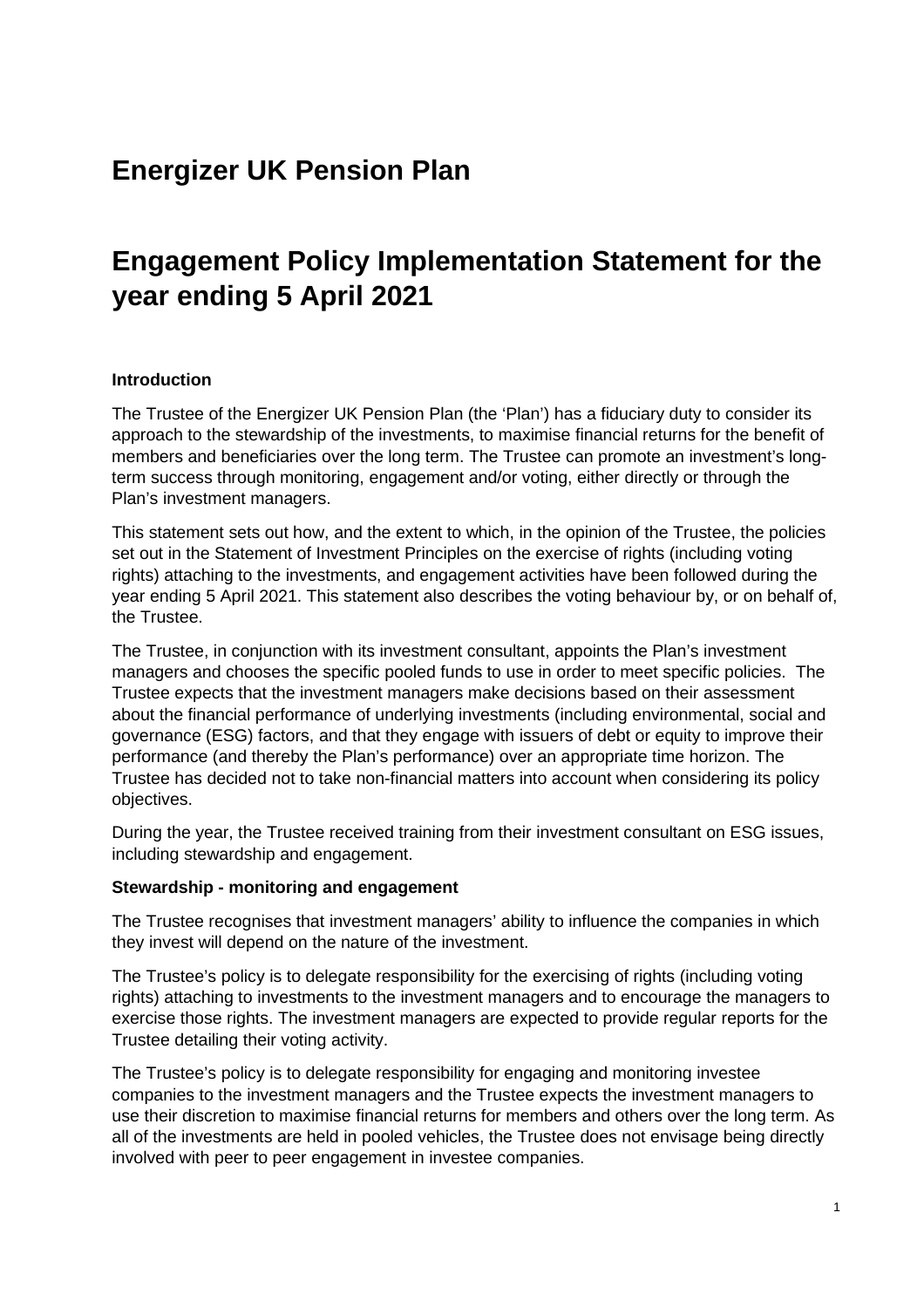Engagement Policy Implementation Statement for the year ending 5 April 2021

#### **Investment manager engagement policies**

The Plan's investment managers are expected to have developed and publicly disclosed an engagement policy. This policy, amongst other things, provides the Trustee with information on how the investment managers engage in dialogue with the companies they invest in and how they exercise voting rights. It also provides details on the investment approach taken by the investment manager when considering relevant factors of the investee companies, such as strategy, financial and non-financial performance and risk, and applicable social, environmental and corporate governance aspects.

Links to each investment manager's engagement policy or suitable alternative is provided in the Appendix. These policies are publicly available on each investment manager's websites.

#### **Exercising rights and responsibilities**

The Trustee recognises that different investment managers should not be expected to exercise stewardship in an identical way, or to the same intensity.

The investment managers are expected to disclose annually a general description of their voting behaviour, an explanation of the most significant votes cast and report on the use of proxy voting advisers. BlackRock may use proxy advisers for the purposes of providing research, advice or voting recommendations that relate to the exercise of voting rights.

The Trustee does not carry out a detailed review of the votes cast by or on behalf of their investment managers but relies on the requirement for the investment managers to provide a high-level analysis of their voting behaviour.

The Trustee considers the proportion of votes cast, and the proportion of votes against management to be an important (but not the only) consideration of investor behaviour.

The latest available information provided by the investment managers is as follows:

| <b>Voting behaviour</b>                |                          |                                    |                                                     |
|----------------------------------------|--------------------------|------------------------------------|-----------------------------------------------------|
| <b>Investment manager</b>              | Period                   | <b>Proportion of</b><br>votes cast | <b>Proportion of</b><br>votes against<br>management |
| <b>BlackRock Investment Management</b> | 12 months to 31 Mar 2021 | 94.8%                              | 5.9%                                                |

*The voting data is fund-specific; it relates to the Plan's investment in the BlackRock Aquila Life Currency Hedged Global Equity Index Fund.*

Examples of significant votes cast:

888 Holdings Plc – Voted against proposal to re-elect the Chairman of the Board as they were not deemed independent and a lead independent director had not been identified.

- AAC Technologies Holdings, Inc.- Voted against proposal approving the issuance of Equity or Equity-Linked Securities without Pre-emptive Rights as this authority was not in shareholders' best economic interests as it would give the board excessive discretion on terms of issuance.
- Aalberts NV Voted against proposal to re-elect a director to the Board as they serve on an excessive number of public company boards which BlackRock believe raises substantial concerns about the director's ability to exercise sufficient oversight on the Board.